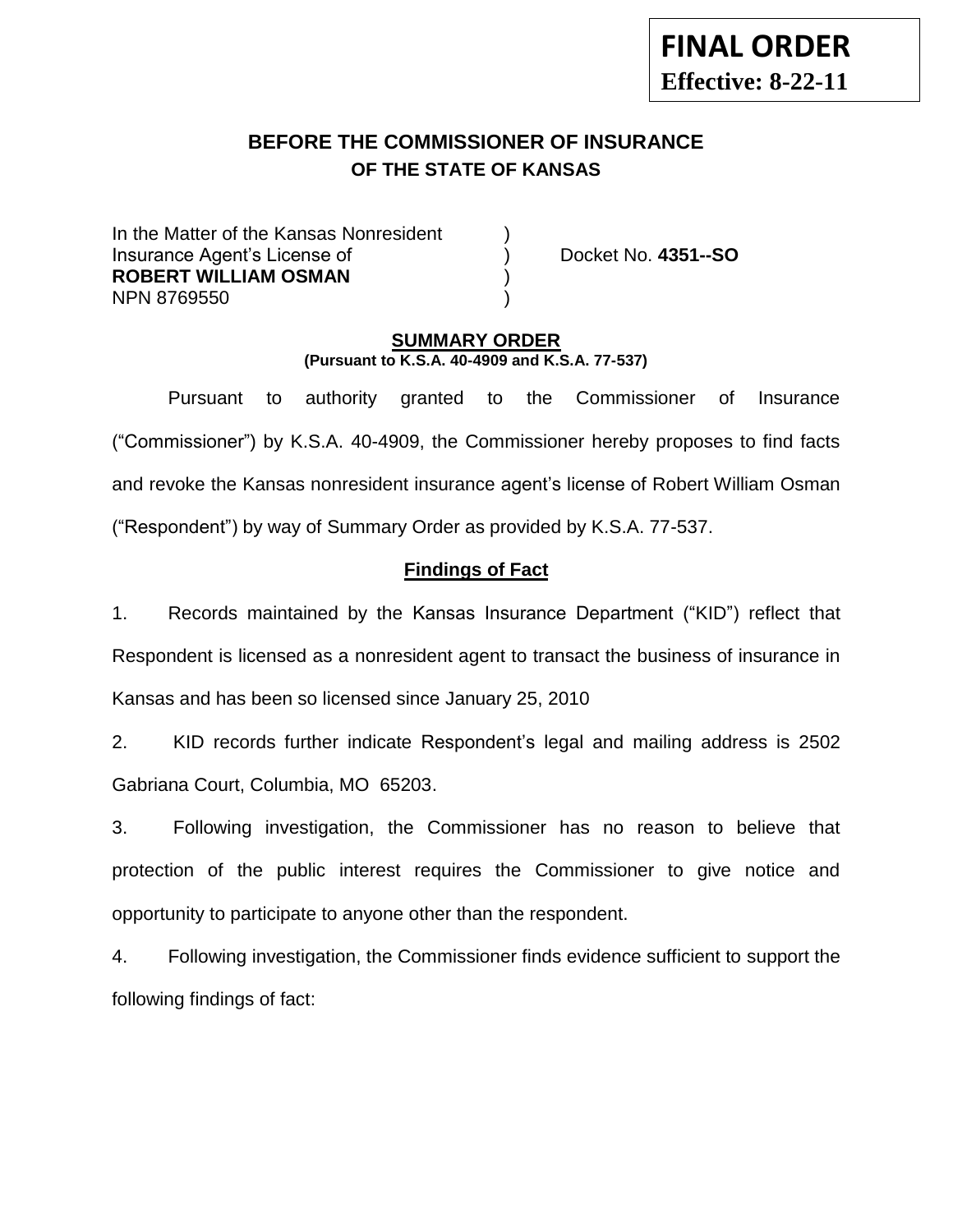5. On January 25, 2010, Respondent submitted an Application for Kansas Resident Individual Insurance Producer License ("Application") to the Kansas Insurance Department (KID)

6. Question 1 under Item 37 asks, "Have you ever been convicted of a crime, had a judgment withheld or deferred, or are you currently charged with committing a crime?"

7. Respondent answered "no."

8. KID issued a Kansas nonresident insurance agent to Respondent on January 25, 2010, in reliance upon Respondent's statements in the application.

9. Effective October 4, 2010, Respondent's Missouri insurance producer license was revoked for misstatement on the application and criminal history.

10. Respondent did not report this action to the Commissioner within 30 days as required by K.A.R. §40-7-9(a) and has not reported it to date.

11. By letter of June 30, 2011, counsel for KID wrote to Respondent at his mailing address of record and invited Respondent to reply within 15 business days if he disputed the above.

12. Respondent has not replied, and the letter has not been returned; thus, the facts are deemed undisputed.

### **Applicable Law**

13. K.S.A. 2010 Supp. 40-4909(a) provides, in relevant part:

"The commissioner may deny, suspend, revoke or refuse renewal of any license issued under this act if the commissioner finds that the applicant or license holder has: . . .

(2) Violated: (A) Any provision of chapter 40 of the Kansas Statutes Annotated, and amendments thereto, or any rule and regulation promulgated thereunder; . . . .

2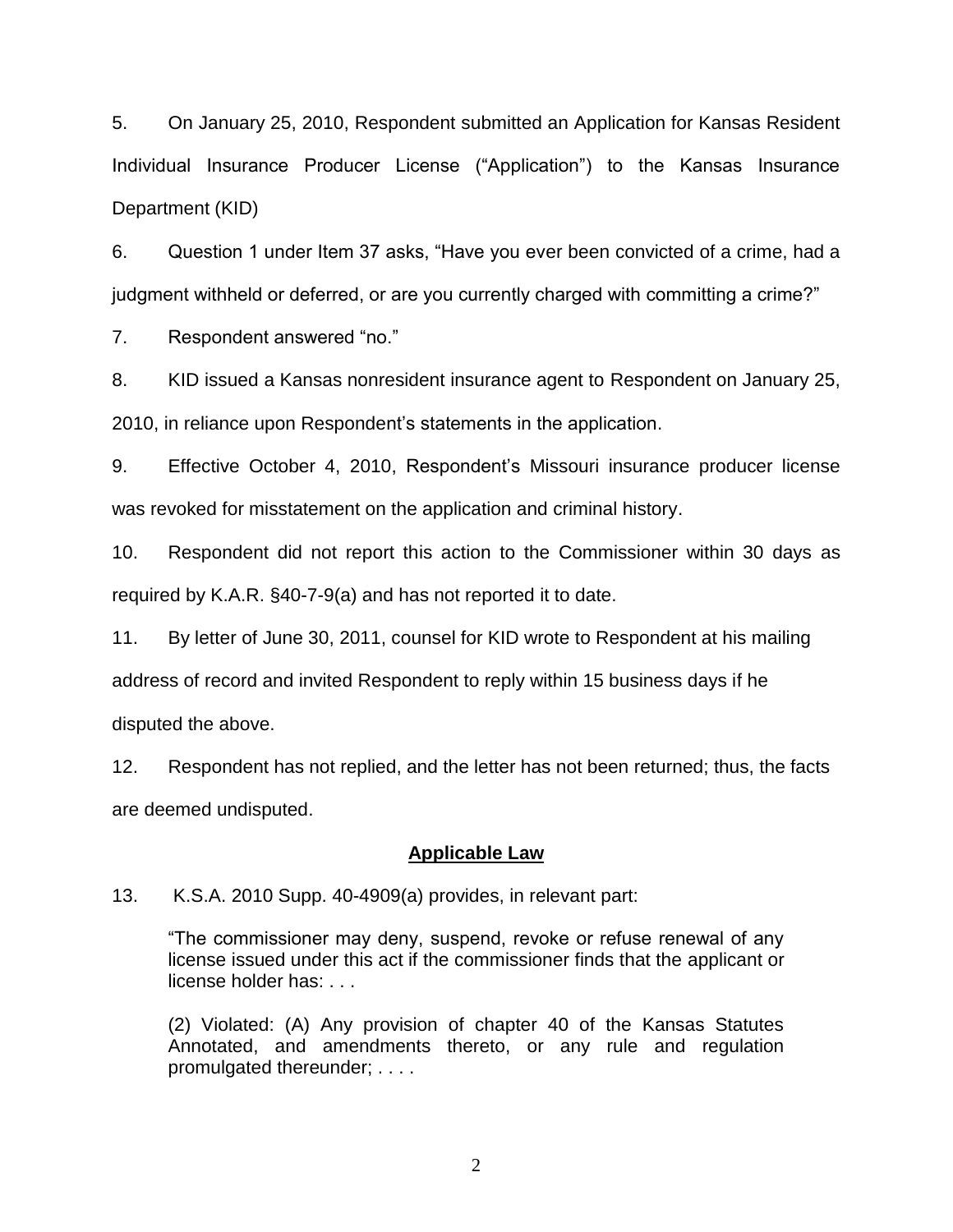(9) Had an insurance agent license, or its equivalent, denied, suspended or revoked in any other state, district or territory." K.S.A. 2010 Supp. 40- 4909(a).

14. K.A.R. §40-7-9 requires a licensed agent to report to the Commissioner within 30 days any disciplinary action against the agent's license by the insurance regulatory agency of another jurisdiction or any criminal conviction.

15. In addition, the Commissioner may revoke any license issued under the Insurance Agents Licensing Act if the Commissioner finds that the interests of the insurer or the insurable interests of the public are not properly served under such license. K.S.A. 2010 Supp. 40-4909(b).

16. K.S.A. 2010 Supp. 40-4906(a) provides that a person who is not a resident of Kansas shall receive a nonresident license if the nonresident person is licensed and in good standing in his or her home state unless denied licensure under K.S.A. 40-4909.

#### **Conclusions of Law**

17. The Commissioner has jurisdiction over Respondent as well as the subject matter of this proceeding, and such proceeding is held in the public interest.

18. The Commissioner finds, based on the facts contained in paragraphs 9 and 10, that Respondent's license may be revoked pursuant to K.S.A. 40-4909(a)(2)(A) because Respondent has violated K.A.R. §40-7-9 by failing to report a disciplinary action against his insurance agent license by another state.

19. The Commissioner also finds that Respondent's license may be revoked pursuant to K.S.A. 40-4909(a)(9) because Respondent has a license revoked or suspended by other states.

3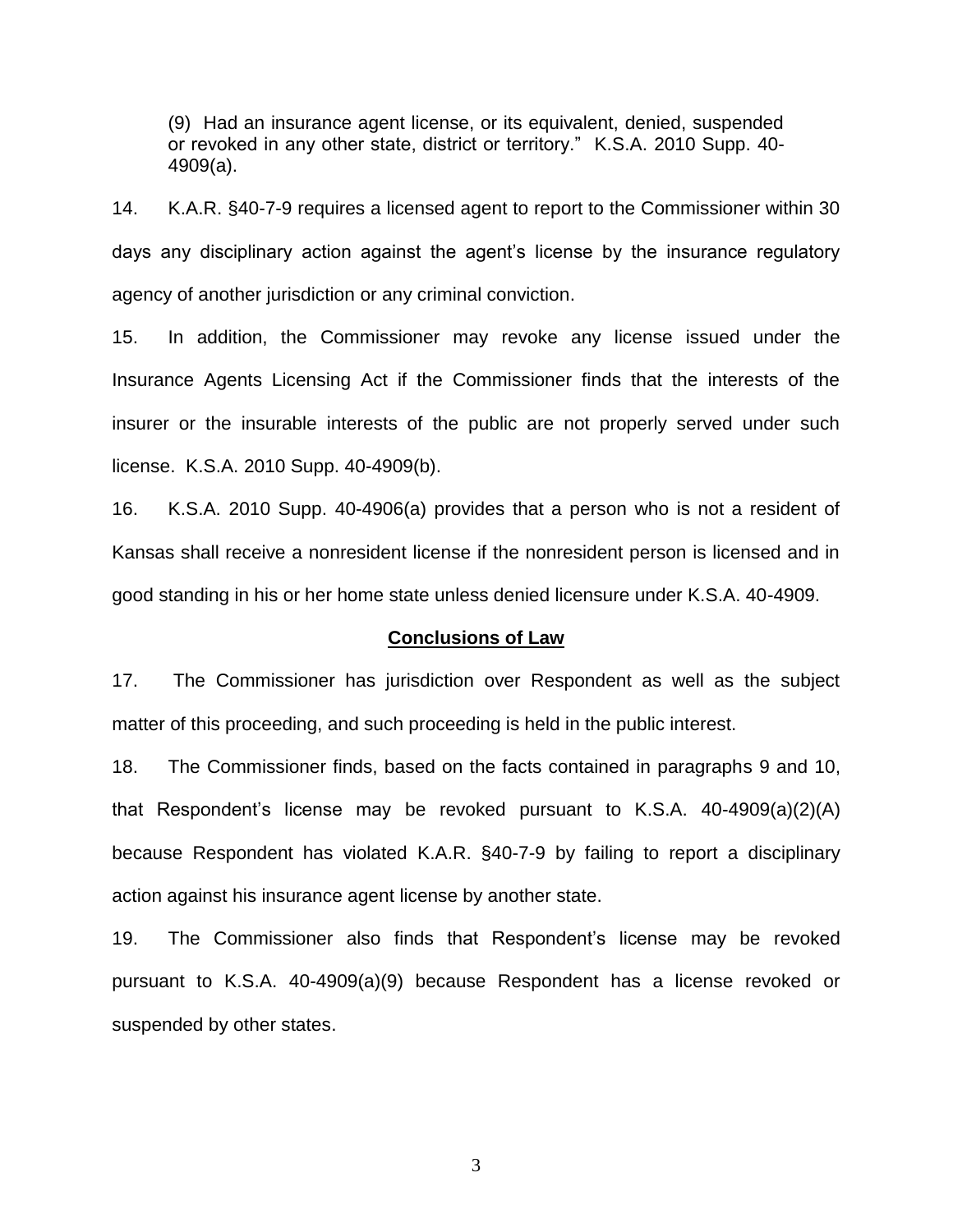20. Based on the foregoing findings, the Commissioner concludes that sufficient grounds exist for the revocation of Respondent's insurance agent's license pursuant to K.S.A. 40-4909(a).

21. The Commissioner further concludes Respondent's license may be revoked pursuant to K.S.A. 40-4909(b) because such license is not properly serving the interests of the insurer and the insurable interests of the public.

22. In addition, the Commissioner concludes that Respondent is no longer qualified to hold a license based on reciprocity because Respondent is no longer licensed in good standing in his state of residence.

23. Based on the facts and circumstances set forth herein, it appears that the use of summary proceedings in this matter is appropriate, in accordance with the provisions set forth in K.S.A. 77-537(a), in that the use of summary proceedings does not violate any provision of the law, the protection of the public interest does not require the KID to give notice and opportunity to participate to persons other than Respondent, and after investigation, KID believes in good faith that the allegations will be supported to the applicable standard of proof.

#### **Policy to be Served**

24. Before issuing an insurance agent license, the Commissioner must determine that the applicant is qualified and has not committed any act that would be grounds for denial, suspension, or revocation. K.S.A. 40-4905(b). Further, the Commissioner may revoke any license issued under the Insurance Agents Licensing Act if the Commissioner finds that the interests of the insurer or the insurable interests of the public are not properly served under the license. The following action is appropriate to

4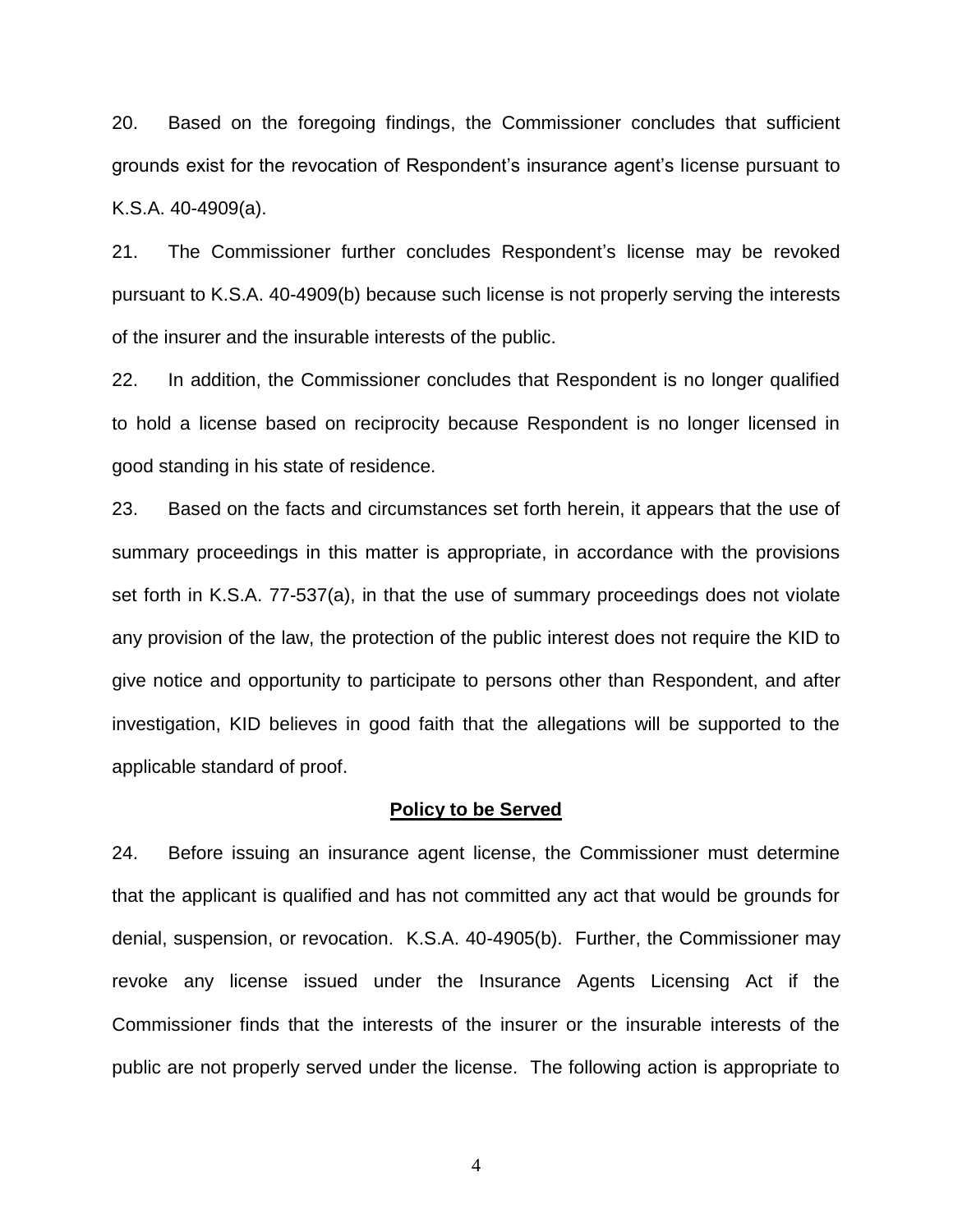promote the security and integrity of the insurance business and protect insurance consumers by licensing, or continuing to license, persons or entities to sell, solicit, or negotiate insurance in the State of Kansas only if their conduct indicates they are both qualified and trustworthy.

**IT IS THEREFORE ORDERED BY THE COMMISSIONER OF INSURANCE THAT** the Kansas nonresident insurance agent's license of **ROBERT WILLIAM OSMAN** is hereby **REVOKED. It is further ordered,** that **ROBERT WILLIAM OSMAN**  shall **CEASE and DESIST** from the sale, solicitation, or negotiation of insurance, doing any act toward the sale, solicitation, or negotiation of insurance, and/or receiving compensation deriving from the sale, solicitation, or negotiation of insurance conducted on and after the effective date of this order.

## **IT IS SO ORDERED THIS \_\_2nd\_\_ DAY OF AUGUST 2011, IN THE CITY OF TOPEKA, COUNTY OF SHAWNEE, STATE OF KANSAS.**



\_/s/ Sandy Praeger\_\_\_\_\_\_\_\_\_\_\_\_\_\_\_\_ Sandy Praeger Commissioner of Insurance

BY:

\_/s/ Zachary J.C. Anshutz\_\_\_\_\_\_\_\_\_\_ Zachary J.C. Anshutz General Counsel